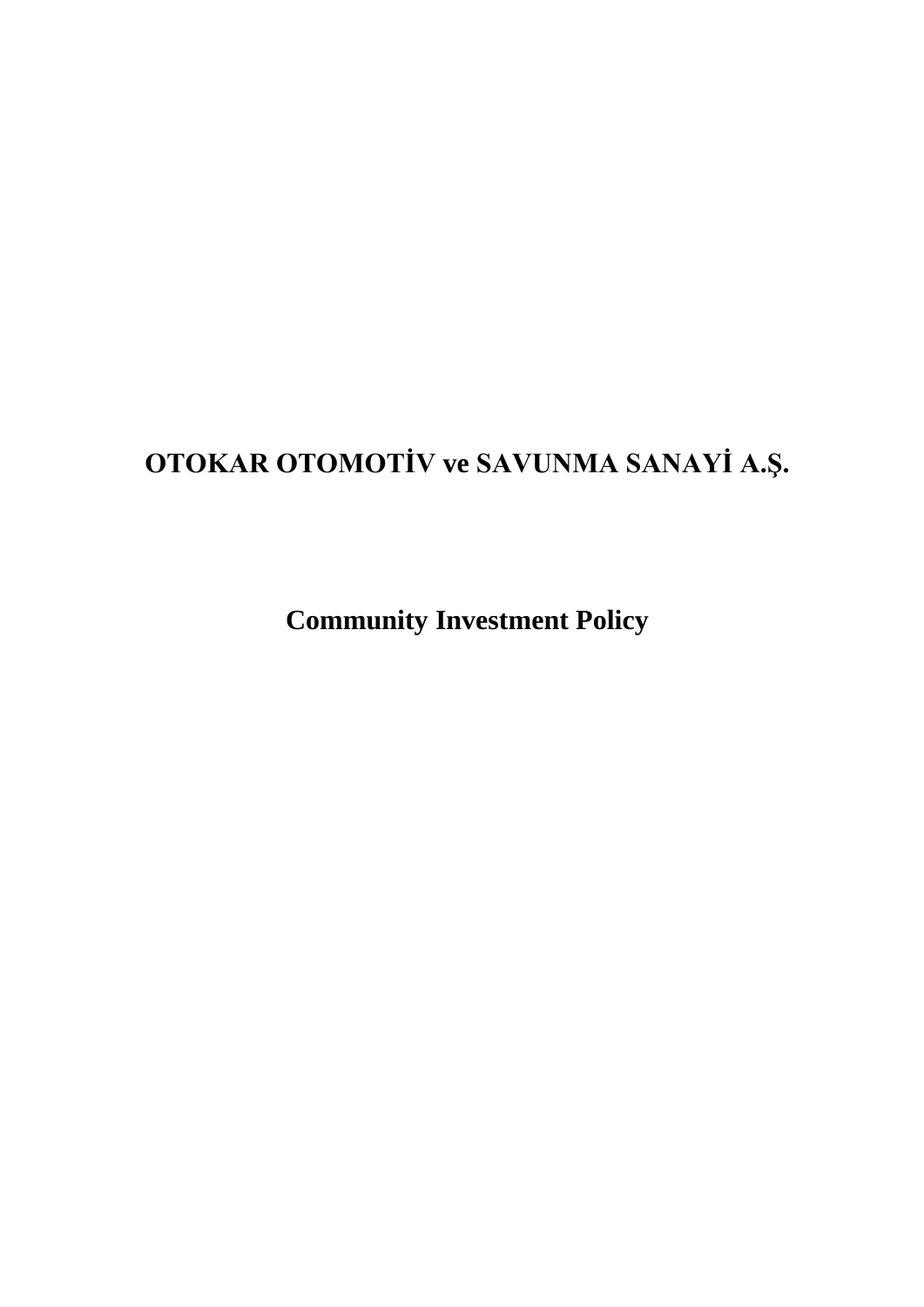# **TABLE OF CONTENTS**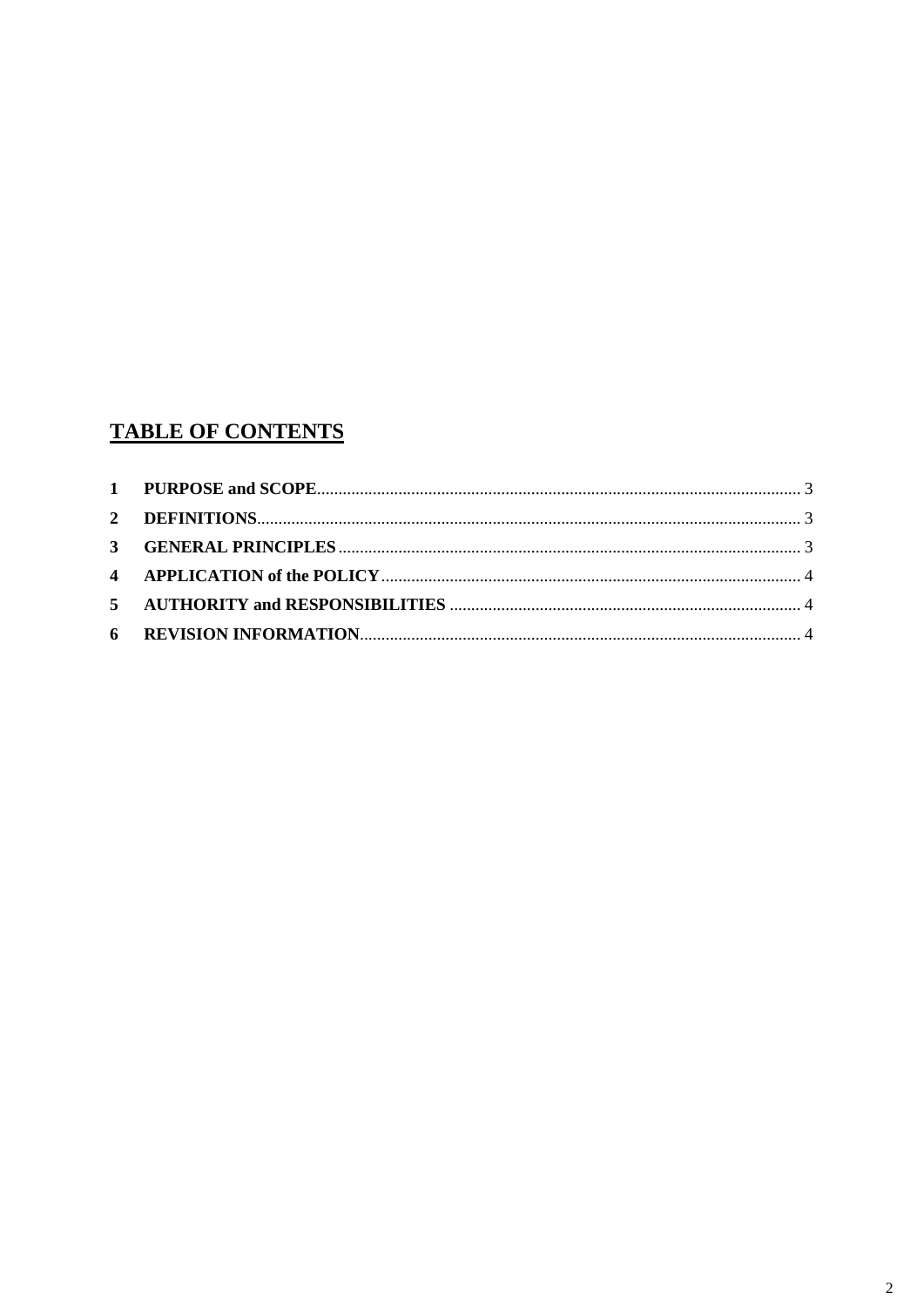#### <span id="page-2-0"></span>**1 PURPOSE and SCOPE**

The purpose of this Community Investment Policy (the "**Policy**") is to put forward the principles to adopt while developing community investment initiatives. Otokar Otomotiv ve Savunma Sanayi A.Ş. ("**Otokar**" or the "**Company**") recognizes the impact of its operations on its stakeholders, the environment, and community at large and emphasizes significance of sustainable development.

This Policy, which is an integral part of the Otokar Code of Ethics<sup>1</sup>, is developed to demonstrate Otokar's commitment to making a positive impact on the welfare and sustainable development of related communities and the environment engaged with as a corporate citizen.

Otokar is committed to conducting business in conformity with the highest ethical standards. Otokar complies with 10 Principles of the UN Global Compact<sup>2</sup> which is signed by Koç Holding A.S..

This Policy reflects "*Lead. Together*" sustainability approach of Koç Holding A.Ş., of which Otokar is a subsidiary, as well as Otokar's sustainability priorities.

#### <span id="page-2-1"></span>**2 DEFINITIONS**

"**Community Investments**" means strategic involvement in, and partnership with organizations or individuals, to address a range of social and environmental issues defined by the Company to contribute to its long-term corporate interests and to enhance its reputation.

"**Koç Group**" means Koç Holding A.Ş., companies which are controlled directly or indirectly, jointly or individually by Koç Holding A.Ş. and the joint venture companies listed in its latest consolidated financial report.

"**Otokar**" means Otokar Otomotiv ve Savunma Sanayi A.Ş., companies which are controlled directly or indirectly, jointly or individually by Otokar Otomotiv ve Savunma Sanayi A.Ş. and the joint venture companies listed in its latest consolidated financial report.

"The Sustainable Development Goals" are the 17 goals<sup>3</sup> adopted by all UN Member States, as part of the 2030 Agenda for Sustainable Development which set out a 15-year plan to achieve the Goals, addressing global challenges including those related to poverty, ineguality, climate, environmental degradation, prosperity, and peace and justice.

"**The UN**" means the United Nations.

"**The UN Global Compact**" is a global pact initiated by the United Nations, to encourage businesses worldwide to adopt sustainable and socially responsible policies, and to report on their implementation. The UN Global Compact is a principle-based framework for businesses, stating 10 principles in the areas of human rights, labour, the environment and anti-corruption.

#### <span id="page-2-2"></span>**3 GENERAL PRINCIPLES**

 $\overline{\phantom{a}}$ 

Otokar conducts Due Diligence<sup>4</sup> on organizations or individuals that are supported by the Company, in order to ensure that Community Investments are met by the reliable parties with sound purposes.

<sup>&</sup>lt;sup>1</sup> Please refer to Otokar Code of Ethics for details.

<sup>2</sup> <https://www.unglobalcompact.org/what-is-gc/mission/principles>

<sup>3</sup> <https://www.un.org/sustainabledevelopment/sustainable-development-goals/>

<sup>4</sup> Please refer to the Sanctions and Export Controls Policy.